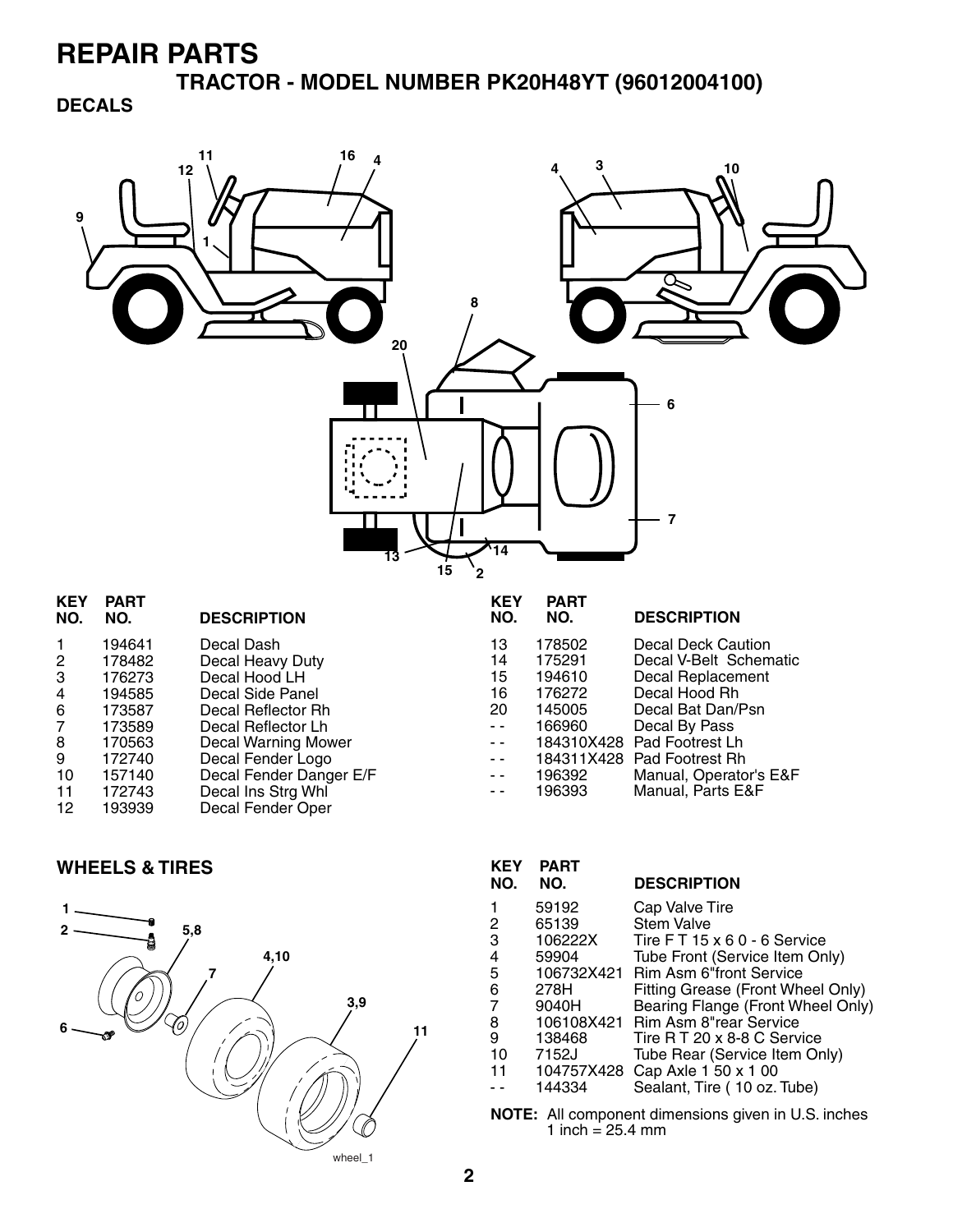#### **TRACTOR - MODEL NUMBER PK20H48YT (96012004100)**

#### **SCHEMATIC**

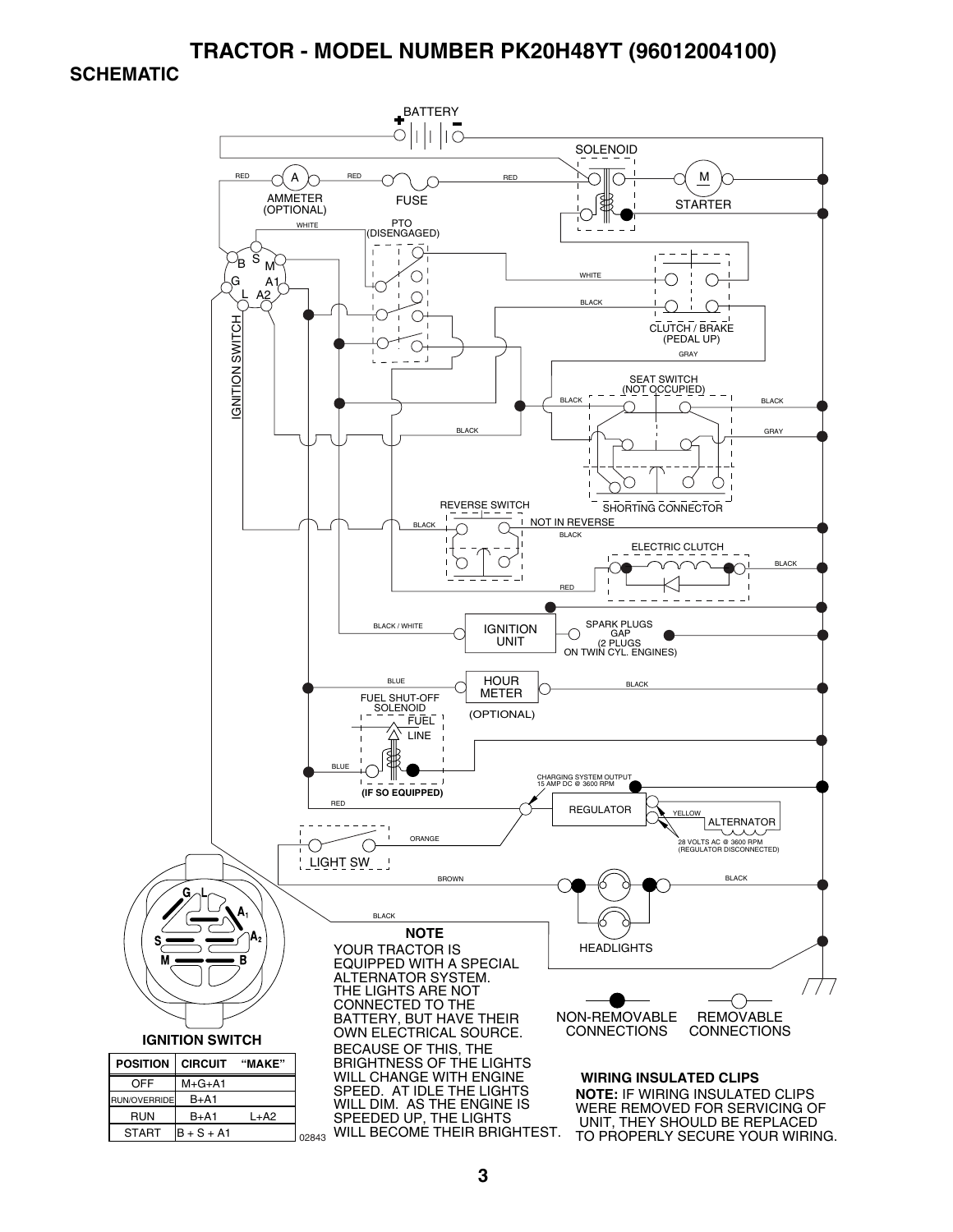**TRACTOR - MODEL NUMBER PK20H48YT (96012004100) ELECTRICAL**

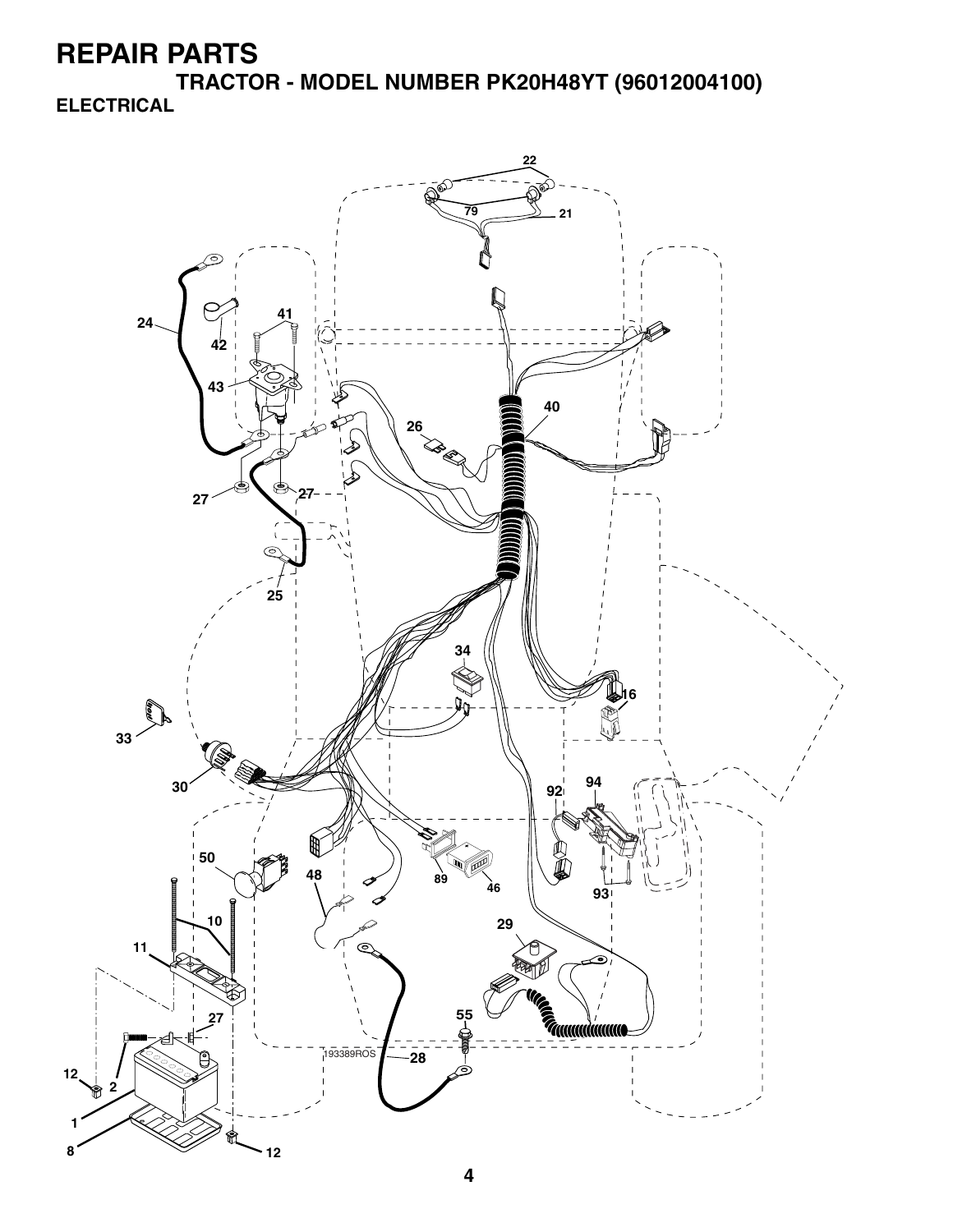**TRACTOR - MODEL NUMBER PK20H48YT (96012004100) ELECTRICAL**

| <b>KEY</b><br>NO.       | <b>PART</b><br>NO. | <b>DESCRIPTION</b>               |
|-------------------------|--------------------|----------------------------------|
| 1                       | 144927             | <b>Battery</b>                   |
| $\overline{\mathbf{c}}$ | 74760412           | Bolt Hex Hd 1/4-20 unc x 3/4     |
| 8                       | 7603J              | Tray, Battery                    |
| 10                      | 145211             | Bolt, BTR FRT 1/4-20 x 7.5       |
| 11                      | 150109             | Hold Down Battery, Front         |
| 12                      | 145769             | Nut, Push, Nylon                 |
| 16                      | 176138             | Switch Interlock Push-In         |
| 21                      | 175688             | Harness Asm Light W/Bulbs        |
| 22                      | 4152J              | <b>Bulb Light</b>                |
| 24                      | 8860R              | <b>Cable Starter</b>             |
| 25                      | 146148             | <b>Cable Battery</b>             |
| 26 —                    | 175158             | Fuse                             |
| 27                      | 73510400           | Nut Keps Hex 1/4-20 unc          |
| 28                      | 145491             | Cable Ground                     |
| 29                      | 192749             | Switch Seat                      |
| 30                      | 193350             | Switch Ign                       |
| 33                      | 140401             | Key Ign                          |
| 34                      | 110712X            | Switch Light/Reset               |
| 40                      | 193389             | Harness Ign.                     |
| 41                      | 17720408           | Screw Thd Cut 1/4-20 x 1/2       |
| 42                      | 131563             | Cover Terminal                   |
| 43                      | 178861             | Solenoid                         |
| 45                      | 140844             | Ammeter Adapter                  |
| 46                      | 169635             | Hourmeter Snap-In                |
| 50                      | 174653             | Switch, PTO                      |
| 55                      | 17490508           | Screw Thdrol 5/16-18 x 1/2       |
| 79                      | 175242             | <b>Bulbholder</b>                |
| 89                      | 169639             | <b>Bracket Snap-In Hourmeter</b> |
|                         | 92 193465          | Harness Pigtail Reverse Switch   |
| 93                      | 192540             | Screw Plastite 10-1/4 x 2.0      |
| 94                      | 191834             | Module Reverse Switch            |

**NOTE:** All component dimensions given in U.S. inches. 1 inch =  $25.4$  mm.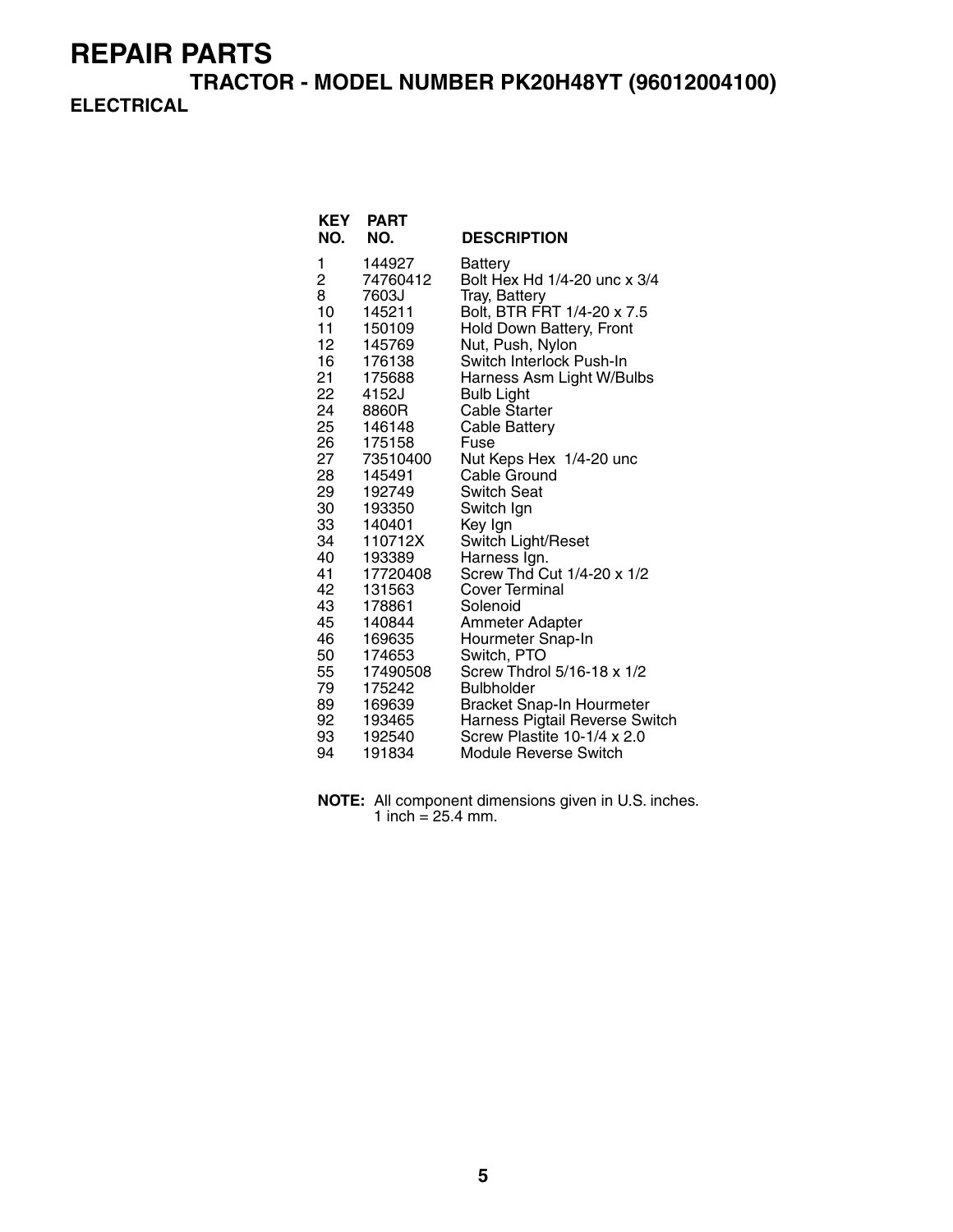**TRACTOR - MODEL NUMBER PK20H48YT (96012004100) CHASSIS AND ENCLOSURES**

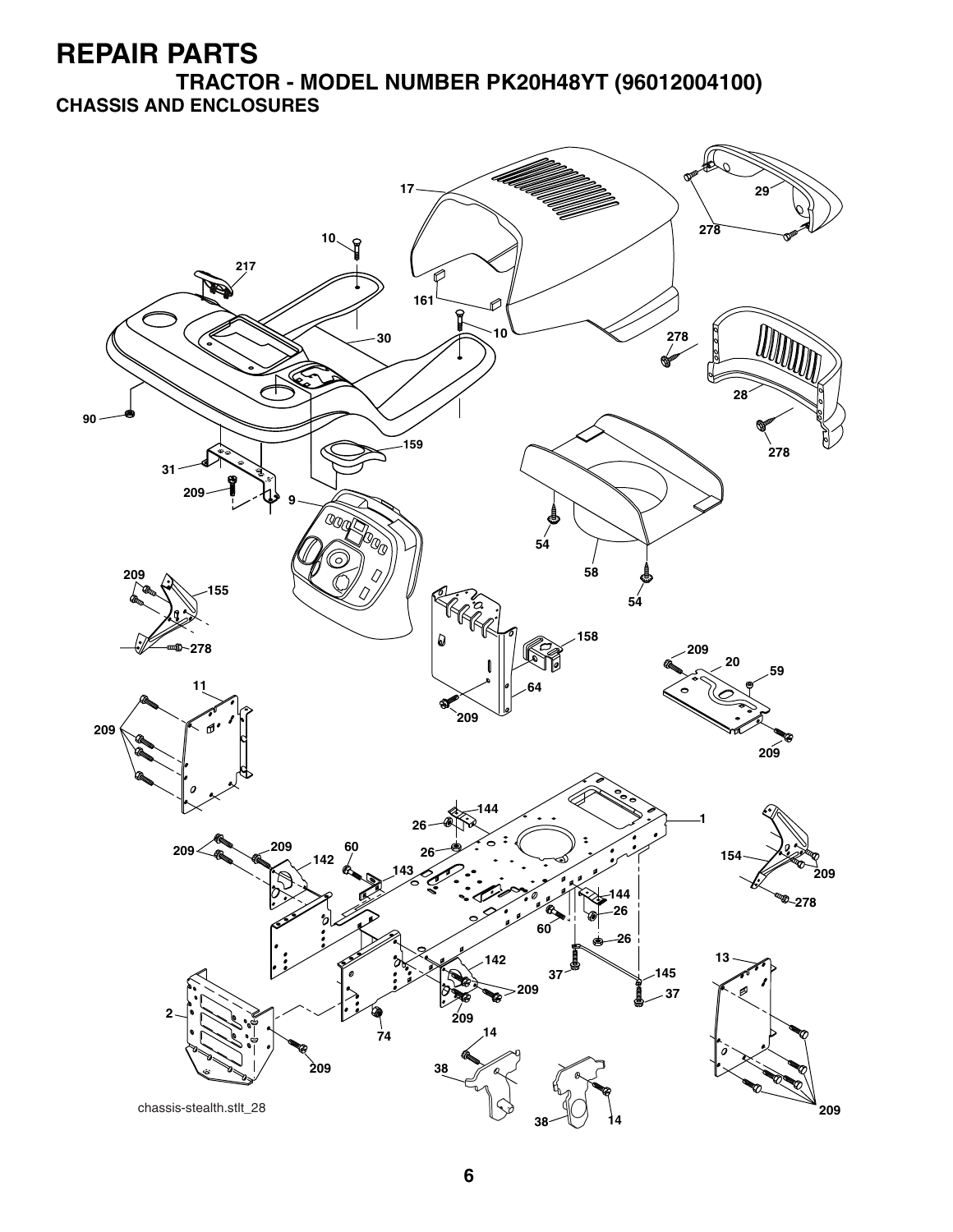#### **TRACTOR - MODEL NUMBER PK20H48YT (96012004100) CHASSIS AND ENCLOSURES**

| KEY<br>NO.     | <b>PART</b><br>NO.     | <b>DESCRIPTION</b>                                     |
|----------------|------------------------|--------------------------------------------------------|
| 1              | 174619                 | Chassis                                                |
| $\overline{c}$ | 176554                 | Drawbar                                                |
| 9              | 193635X428 Dash        |                                                        |
| 10             | 72140608               | Bolt 3/8-16 x 1                                        |
| 11             | 167203                 | Panel Dash Lh                                          |
| 13             | 178298                 | Panel Dash Rh                                          |
| 14             | 17490608               | Screw Thdrol 3/8-16 x 1/2                              |
| 17<br>20       | 175260X428             | Hood                                                   |
| 26             | 162026                 | <b>Plate Battery</b><br>Nut Lock Hex W/Ins 3/8-16 unc  |
| 28             | 73800600<br>175289X428 | Grille                                                 |
| 29             | 179761                 | Light Asm. Bar                                         |
| 30             | 192395X428             | Fender                                                 |
| 31             | 139976                 | <b>Bracket Fender</b>                                  |
| 37             | 17490508               | Screw Thdrol 6/16-18 x 1/2 TYT                         |
| 38             | 175710                 | Bracket, Asm. Pivot Mower Rear                         |
| 54             | 192512                 | Screw Wshd Hex 10-32 x 5/8                             |
| 58             | 175351                 | Duct Hood                                              |
| 59             | 187495                 | <b>Bushing Snap</b>                                    |
| 60             | 72140606               | Bolt RdHd Sqnk 3/8-16 unc x 3/4                        |
| 64             | 174997                 | Dash Lower                                             |
| 74             | 73680600               | Nut Crownlock 3/8-16 unc                               |
| 90             | 124346X                | Nut Self-Thd Wsh-Hd 1/4 Zinc                           |
| 142            | 175702                 | <b>Plate Reinforcement STLT</b>                        |
| 143            | 186689                 | <b>Bracket Swaybar Chassis</b>                         |
| 144            | 175582                 | <b>Bracket Footrest</b>                                |
| 145            | 156524                 | Rod Pivot Chassis/Hood                                 |
| 154            | 161897                 | <b>Bracket Dash Rh</b>                                 |
| 155<br>158     | 161900<br>162037       | <b>Bracket Dash Lh</b><br><b>Bracket Parking Brake</b> |
| 159            | 191120X428             | Cupholder                                              |
| 161            | 164655                 | <b>Extrusion Bumper</b>                                |
| 209            | 17000612               | Screw Hexwsh Thdrol 3/8-16 x 3/4                       |
| 213            |                        | 169848X428 Skirt Grille LH                             |
| 214            |                        | 169847X428 Skirt Grille RH                             |
| 217            |                        | 179132X428 Console Fuel Window                         |
| 278            | 191611                 | Screw 10 x 3/4 Single Lead Hex                         |

**NOTE:** All component dimensions given in U.S. inches 1 inch = 25.4 mm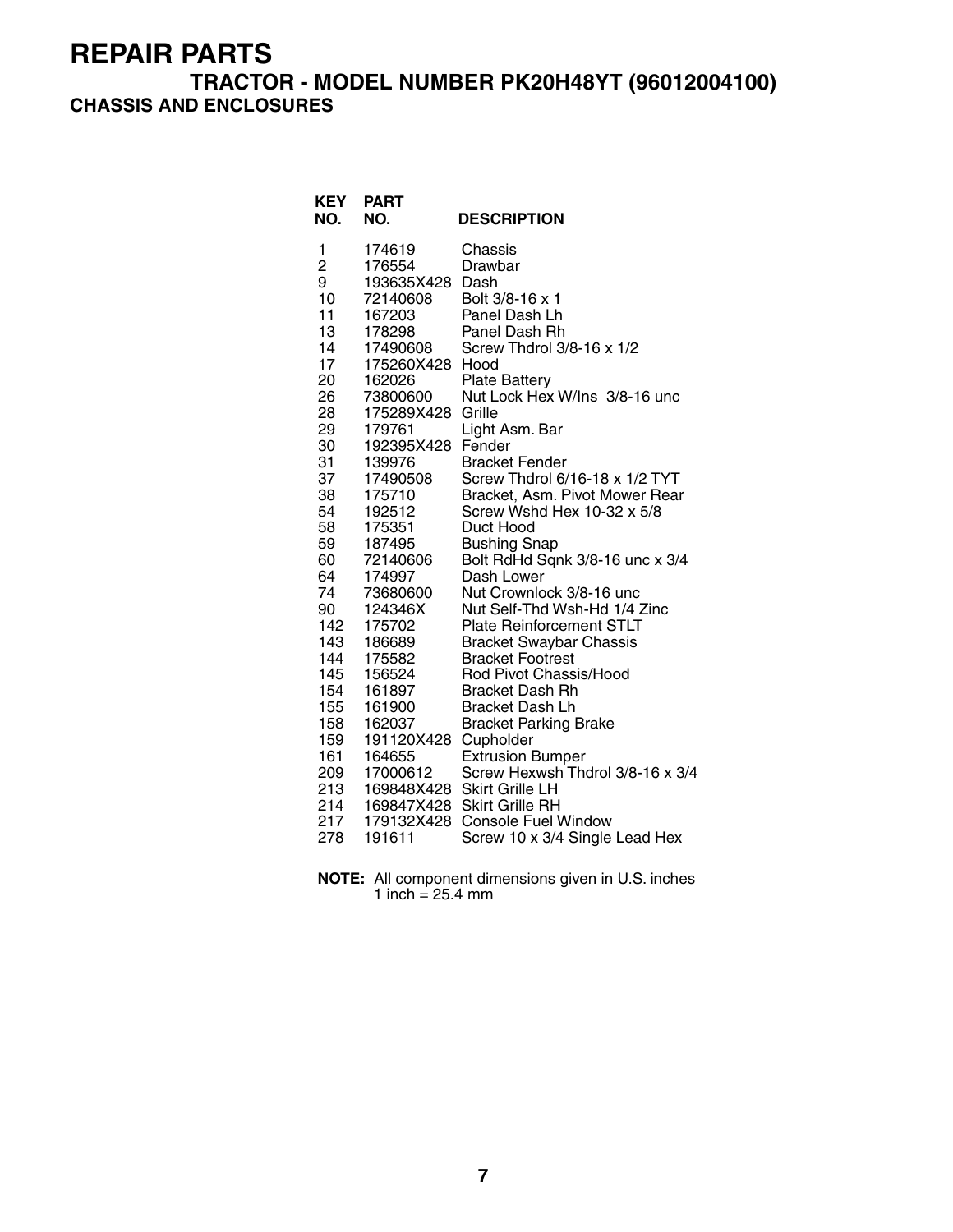**TRACTOR - MODEL NUMBER PK20H48YT (96012004100)**

**DRIVE**

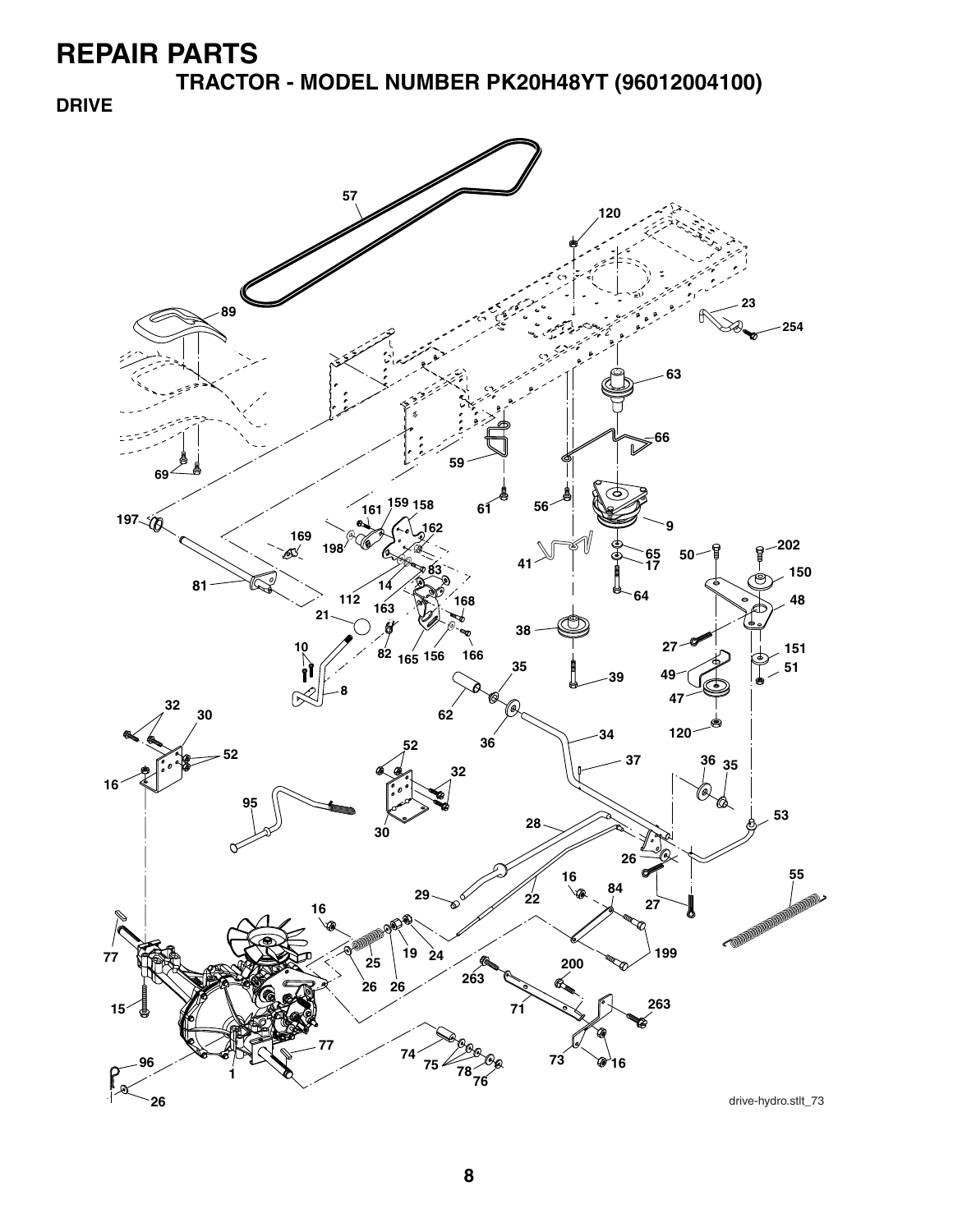# **TRACTOR - MODEL NUMBER PK20H48YT (96012004100)**

#### **DRIVE**

| <b>KEY</b><br>NO. | <b>PART</b><br>NO. | <b>DESCRIPTION</b>                   | <b>KEY</b><br>NO. | <b>PART</b><br>NO.           | <b>DESCRIPTION</b>                                  |
|-------------------|--------------------|--------------------------------------|-------------------|------------------------------|-----------------------------------------------------|
| 1                 | .                  | Transaxle (See Breakdown)            | 64                | 173937                       | Bolt, Hex                                           |
|                   |                    | Hydro Gear Model 314-0510            | 65                | 10040700                     | Washer Lock Hvy Hlcl Spr. 7/16                      |
| 8                 | 192502             | <b>Rod Shift</b>                     | 66                | 154778                       | Keeper Belt Engine                                  |
| 9                 | 179334             | <b>Clutch Electric</b>               | 69                | 142432                       | <b>Screw</b>                                        |
| 10                | 76020416           | Pin Cotter 1/8 x 1 CAD               | 71                | 169183                       | Strap Torque Lh Hydro                               |
| 14                | 10040400           | Washer Lock Hvy. Helical             | 73                | 169182                       | Strap Torque Rh Hydro                               |
| 15                | 74490544           | Bolt, Hex FLGHD 5/16-18 Gr. 5        | 74                | 137057                       | Spacer, Split                                       |
| 16                | 73800500           | Nut Lock Hex W/Ins 5/16-18 unc P     | 75                | 121749X                      | Washer 25/32 x 1-1/4 x 16 Ga.                       |
| 17                | 126197X            | Washer 1-1/2 OD x 15/32 ID x 2.50    | 76                | 12000001                     | E-Ring                                              |
| 19                | 73800600           | Nut Lock Hex W/Wsh 3/8-16 unc        | 77                | 123583X                      | Key, Square                                         |
| 21                | 126639X            | knob 1/2-13                          | 78                | 121748X                      | Washer 25/32 x 1-5/8 x 16 Ga.                       |
| 22                | 169498             | Rod, Brake Hydro                     | 81                | 165596                       | Shaft Asm. Cross                                    |
| 23                | 190736             | <b>Bracket Anti-Rotation</b>         | 82                | 165711                       | <b>Spring Torsion</b>                               |
| 24                | 73350600           | Nut Hex Jam 3/8-16                   | 83                | 19171216                     | Washer 17/32 x 3/4 x 16 Ga.                         |
| 25                | 106888X            | Spring, Brake Rod                    | 84                | 169594                       | Link, Transaxle                                     |
| 26                | 19131316           | Washer                               | 89                |                              | 192387X428 Console, Shift                           |
| 27                | 76020412           | Pin Cotter 1/8 x 3/4 CAD.            | 95                | 170201                       | Control Asm Bypass Hydro                            |
| 28                | 175765             | Rod, Parking Brake                   | 96                | 4497H                        | Retainer Spring 1" Zinc/Cad                         |
| 29                | 71673              | Cap, Parking Brake                   | 112               | 19091210                     | Washer 9/32 x 3/4 x 10 Ga.                          |
| 30                | 169592             | Bracket, Transaxle                   | 120               | 73900600                     | Nut Lock Flg 3/8-16 unc                             |
| 32                | 74760512           | Bolt Hex Hd 5/16-18 unc x 3/4        | 151               | 19133210                     | Washer 13/32 x 2 x 10 Ga.                           |
| 34                | 175578             | Shaft, Foot Pedal Nibbed             | 150               | 175456                       | <b>Spacer Retainer</b>                              |
| 35                | 120183X            | Bearing, Nylon                       | 156               | 166002                       | Washer Srrted 5/16 ID x 1 x .125                    |
| 36                | 19211616           | Washer 21/32 x 1 x 16 Ga.            | 158               | 165589                       | <b>Bracket Shift Mount</b>                          |
| 37                | 1572H              | Pin, Roll 3/16 x 1                   | 159               | 183900                       | Hub Shift                                           |
| 38                | 179114             | Pulley, Idler, Composite             | 161               | 72140406                     | Bolt Rdhd Sqnk 1/4-20 x 3/4 Gr. 5                   |
| 39                | 72110622           | Bolt 3/8-16unc x 2-3/4               | 162               | 73680400                     | Nut Crownlock 1/4-20 unc                            |
| 41                | 175556             | Keeper, Belt Retainer                | 163               | 74780416                     | Bolt Hex Fin 1/4-20 unc x 1 Gr. 5                   |
| 47                | 127783             | Pulley, Idler, V-Groove              | 165               | 165623                       | <b>Bracket Pivot Lever</b>                          |
| 48                | 154407             | <b>Bellcrank Clutch Grnd Drv STL</b> | 166               | 17490510                     | Screw 5/16-18 x 5/8                                 |
| 49                | 123205X            | Retainer, Belt                       | 168               | 165492                       | Bolt Shoulder 5/16-18 x .561                        |
| 50                | 72110612           | Bolt Carr Sh 3/8-16 x 1-1/2 Gr.5     | 169               | 165580                       | Plate Fastening LT                                  |
| 51                | 73680600           | Nut Crownlock 3/8-16 unc             | 197               | 169613                       | Nyliner Snap-In 5/8" ID                             |
| 52                | 73680500           | Nut Crownlock 5/16-18 unc            | 198               | 169593                       | Washer Nyl 7/8" ID x .105"                          |
| 53                | 105710X            | Link, Clutch                         | 199               | 169612                       | Bolt Shoulder 5/16-18 unc                           |
| 55                | 105709X            | Spring, Return, Clutch               | 200               | 72140508                     | Bolt Rdhd Sqnk 5/16-18 unc x 1                      |
| 56                | 17060620           | Screw 3/8-16 x 1.0                   | 202               | 72110614                     | Bolt 3/8-16 x 1-3/4 Gr. 5                           |
| 57                | 140294             | V-Belt, Ground Drive                 | 254               | 17000616                     | Screw 3/8-16 x 1                                    |
| 59                | 169691             | Keeper, Center Span                  | 263               | 17000612                     | Screw 3/8-16 x .75                                  |
| 61                | 17120614           | Screw 3/8-16 x 3/4                   |                   |                              |                                                     |
| 62                | 8883R              | Cover, Pedal                         |                   |                              | NOTE: All component dimensions give in U.S. inches. |
| 63                | 174607             | Pulley, Engine                       |                   | 1 inch = $25.4 \, \text{mm}$ |                                                     |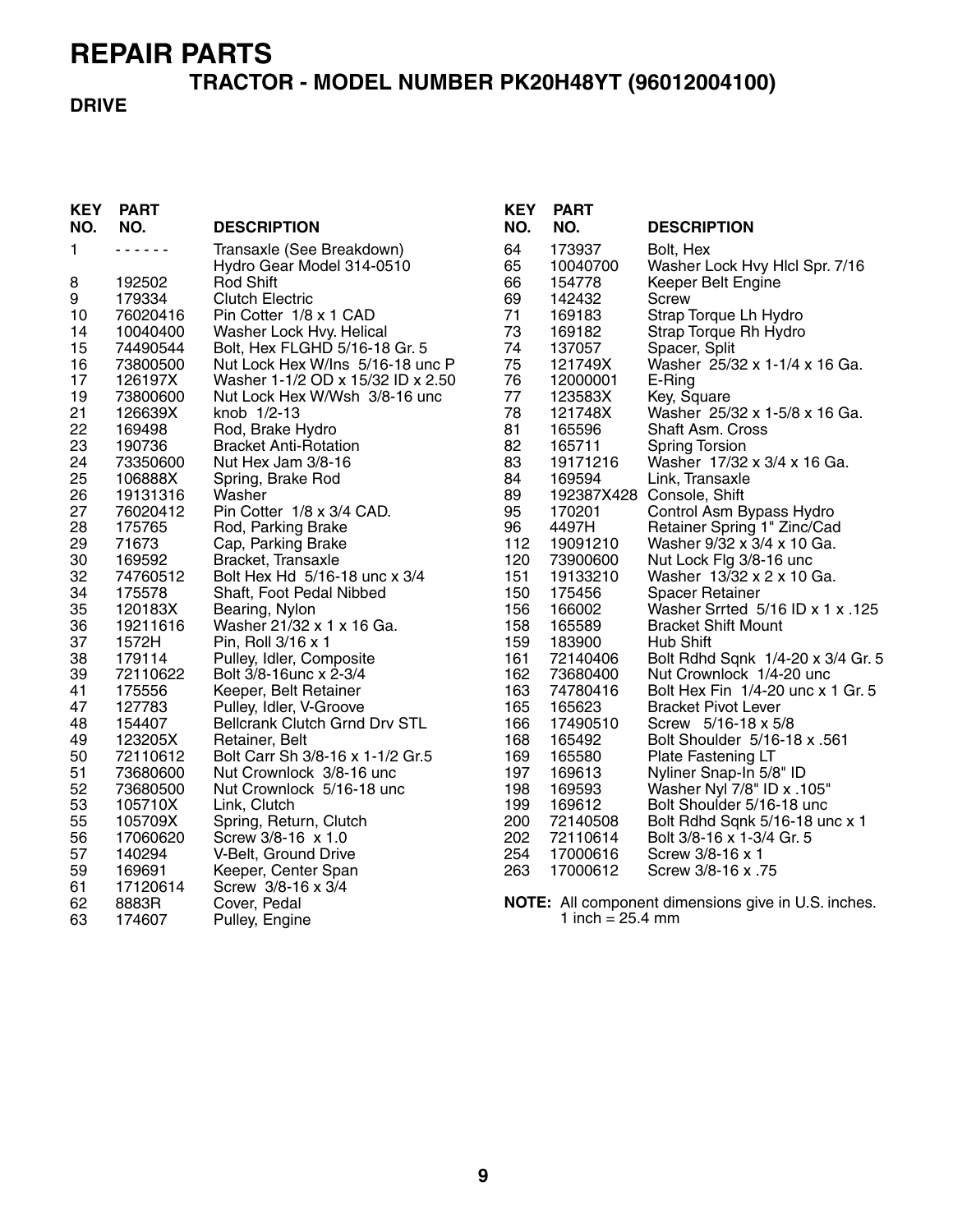**TRACTOR - MODEL NUMBER PK20H48YT (96012004100) STEERING ASSEMBLY**

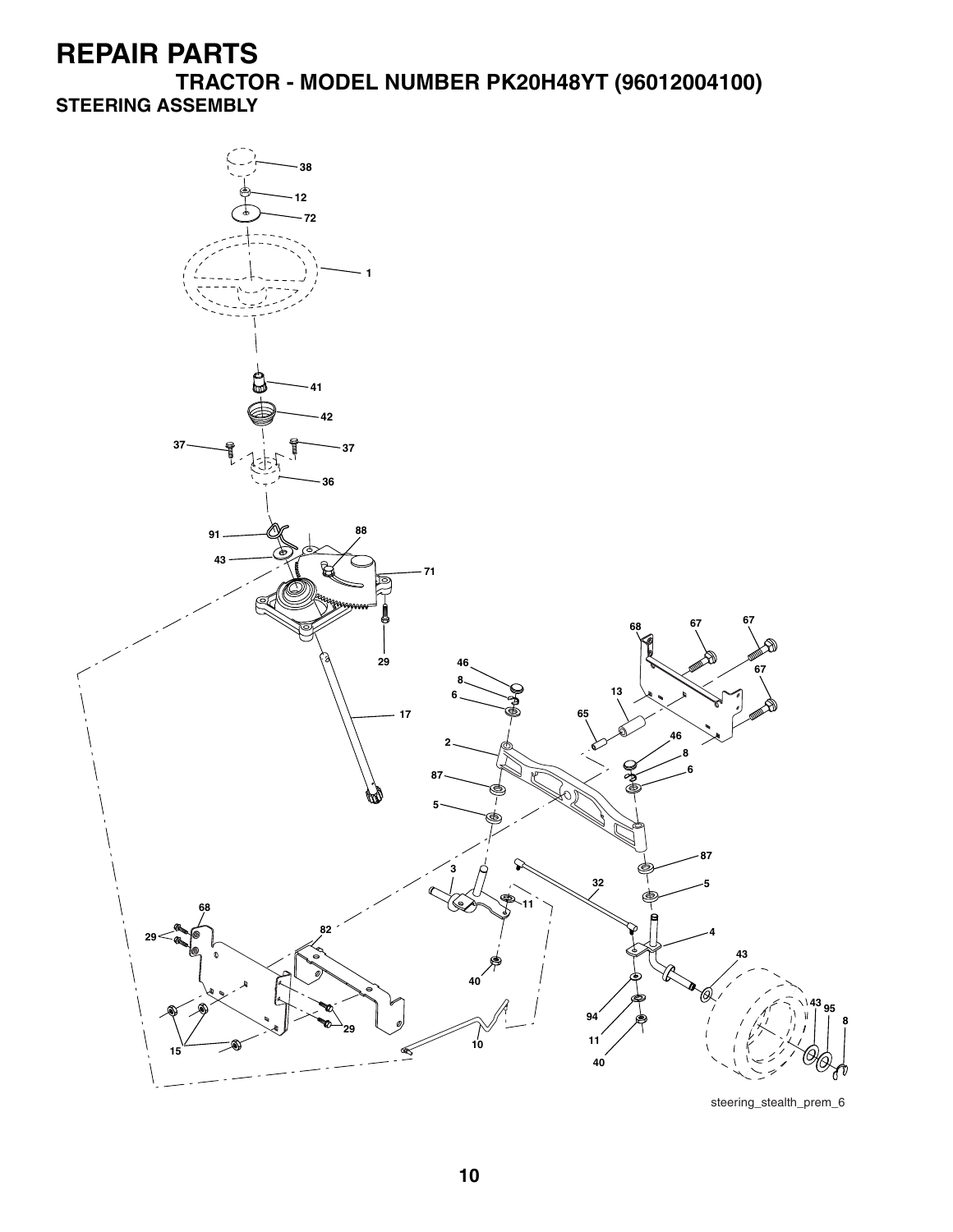**TRACTOR - MODEL NUMBER PK20H48YT (96012004100) STEERING ASSEMBLY**

| <b>KEY</b><br>NO. | <b>PART</b><br>NO. | <b>DESCRIPTION</b>                                                  |
|-------------------|--------------------|---------------------------------------------------------------------|
| 1                 | 186094X428         | <b>Wheel Steering</b>                                               |
| $\frac{2}{3}$     | 184706             | Axle                                                                |
|                   | 169840             | Spindle Asm LH                                                      |
| 4                 | 169839             | Spindle Asm RH                                                      |
| 5                 | 6266H              | <b>Bearing Race Thrust Harden</b>                                   |
| 6                 | 121748X            | Washer 25/32 x 1-5/8 x 16 Ga.                                       |
| 8                 | 12000029           | Ring Klip #t5304-75                                                 |
| 10                | 175121             | Link Drag                                                           |
| 11                | 10040600           | Washer Lock Hvy Hlcl Spr 3/8                                        |
| 12                | 73940800           | Nut Hex Jam Toplock 1/2-20 unf                                      |
| 13<br>15          | 136518<br>145212   | Spacer Brg Axle Front<br>Nut Hex Flange Lock                        |
| 17                | 177883             | Shaft Asm Strg                                                      |
| 29                | 17000612           | Screw 3/8-16 x 3/4                                                  |
| 32                | 180580             | Rod Tie                                                             |
| 36                | 155105             | Bushing Strg                                                        |
| 37                | 152927             | Screw TT #32.5 x 5 x 3/8 Flange                                     |
| 38                | 186095X428         | Cap Wheel Steer                                                     |
| 40                | 73540600           | Nut Crownlock 3/8-24                                                |
| 41                | 186737             | <b>Adaptor Wheel Strg</b>                                           |
| 42                | 163888X428         | <b>Boot Steering</b>                                                |
| 43                | 121749X            | Washer 25/32 x 1 1/4 x 16 Ga.                                       |
| 46                | 121232X            | Cap Spindle Fr Top Blk                                              |
| 65                | 160367             | <b>Spacer Brace Axle</b>                                            |
| 67                | 72110618           | Bolt Rdhd Sqn 3/8-16 x 2-1/4                                        |
| 68                | 169827             | Brace, Axle                                                         |
| 71<br>72          | 175146             | Steering Asm.                                                       |
|                   | 19183812           | Washer 9/16 ID x 2-3/8 OD 12 Ga.                                    |
| 82<br>87          | 169835<br>173966   | <b>Bracket Susp Chassis Front</b><br>Washer Flat .781 x 1-1/2 x .14 |
| 88                | 175118             | Bolt Shoulder 7/16-20 unc                                           |
| 91                | 175553             | Clip                                                                |
| 94                | 19121414           | Rod Tie                                                             |
| 95                | 188967             | Washer Hardened                                                     |

**NOTE:** All component dimensions given in U.S. inches. 1 inch =  $25.4$  mm.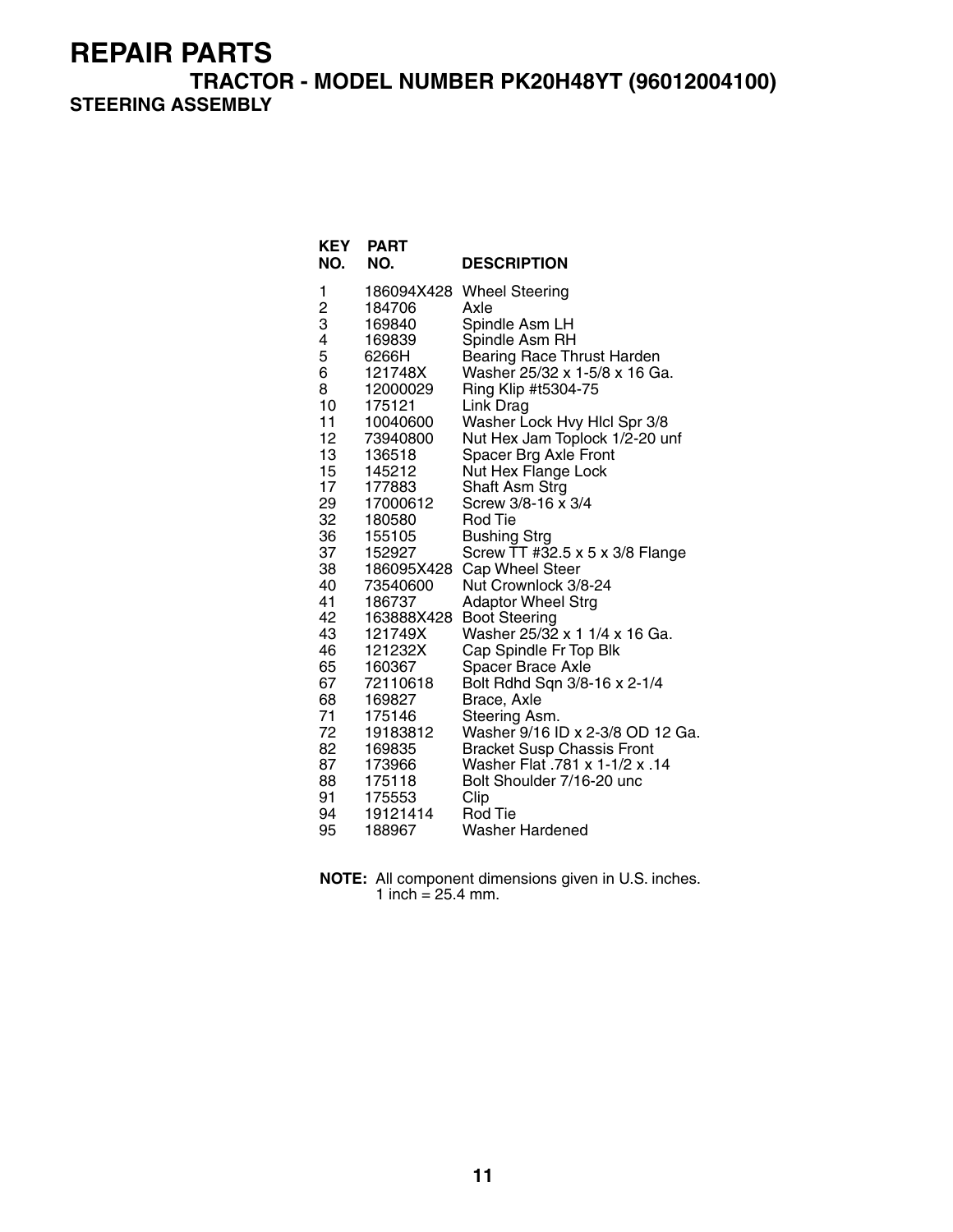38 181654 Plug Drain Oil 139277 Stem Tank Fuel

**TRACTOR - MODEL NUMBER PK20H48YT (96012004100)**

#### **ENGINE**



Honda Engines 1-800-426-7701

Kawasaki 1-949-460-5688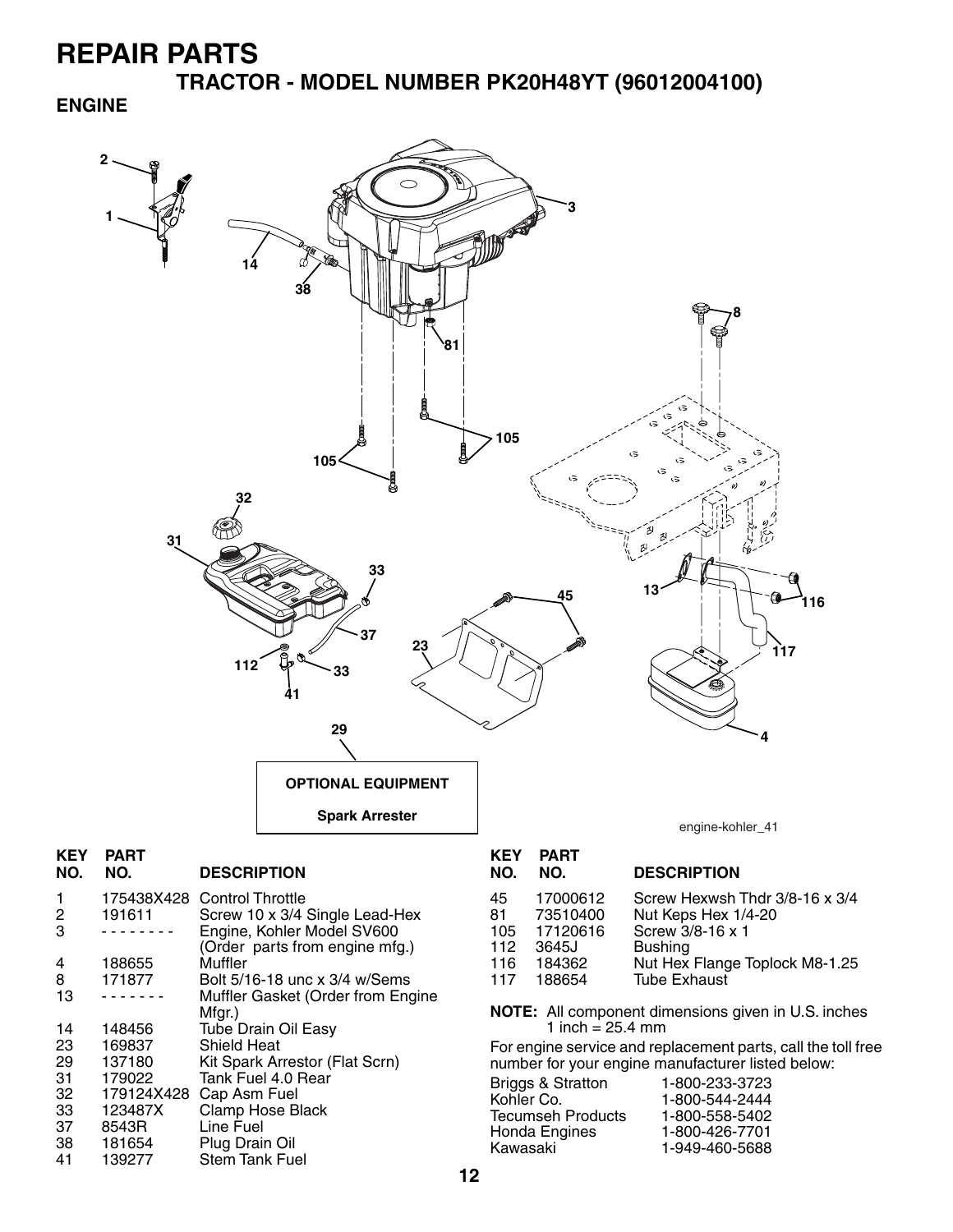**TRACTOR - MODEL NUMBER PK20H48YT (96012004100) SEAT ASSEMBLY**



seat\_lt.knob\_2

| <b>KEY</b><br>NO. | <b>PART</b><br>NO. | <b>DESCRIPTION</b>                                       | <b>KEY</b><br>NO. | <b>PART</b><br>NO. | <b>DESCRIPTION</b>                                   |
|-------------------|--------------------|----------------------------------------------------------|-------------------|--------------------|------------------------------------------------------|
|                   | 188720             | Seat                                                     | 13                | 121248X            | Bushing Snap Blk Nyl 50 ld                           |
| $\overline{2}$    | 140551             | Bracket Pivot Seat 8 720                                 | 14                | 72050412           | Bolt Rdhd Sqnk 1/4-20 x 1-1/2                        |
| 3                 | 71110616           | Bolt Fin Hex 3/8-16 unc x 1                              | 15                | 134300             | <b>Spacer Split</b>                                  |
| 4                 | 19131610           | Washer Flat 13/32 x 1 x 10 Ga.                           | 16                | 121250X            | Spring Cprsn                                         |
| 5                 | 145006             | Clip Push-In                                             | 17                | 123976X            | Nut Lock 1/4 Lge Flg Gr. 5 Zinc                      |
| 6                 | 73800600           | Nut Hex w/Ins. 3/8-16 unc                                | 18                | 124238X            | Cap Spring Seat                                      |
| $\overline{7}$    | 124181X            | Spring Seat Cprsn 2 250 Blk Zi                           | 21                | 171852             | Bolt Shoulder 5/16-18 unc                            |
| 8                 | 17000616           | Screw 3/8-16 x 1                                         | 22                | 73800500           | Nut Hex Lock W/Ins 5/16-18                           |
| 9                 | 19131614           | Washer 13/32 x 1 x 14 Ga.                                | 24                | 19171912           | Washer 17/32 x 1-3/16 x 12 Ga.                       |
| 10                | 182493             | Pan Seat                                                 | 25                | 127018X            | Bolt Shoulder 5/16-18 x 62                           |
| 11<br>12          | 166369<br>174648   | Knob Seat Adj. Wingnut<br><b>Bracket Mounting Switch</b> |                   | 1 inch = $25.4$ mm | NOTE: All component dimensions given in U.S. inches. |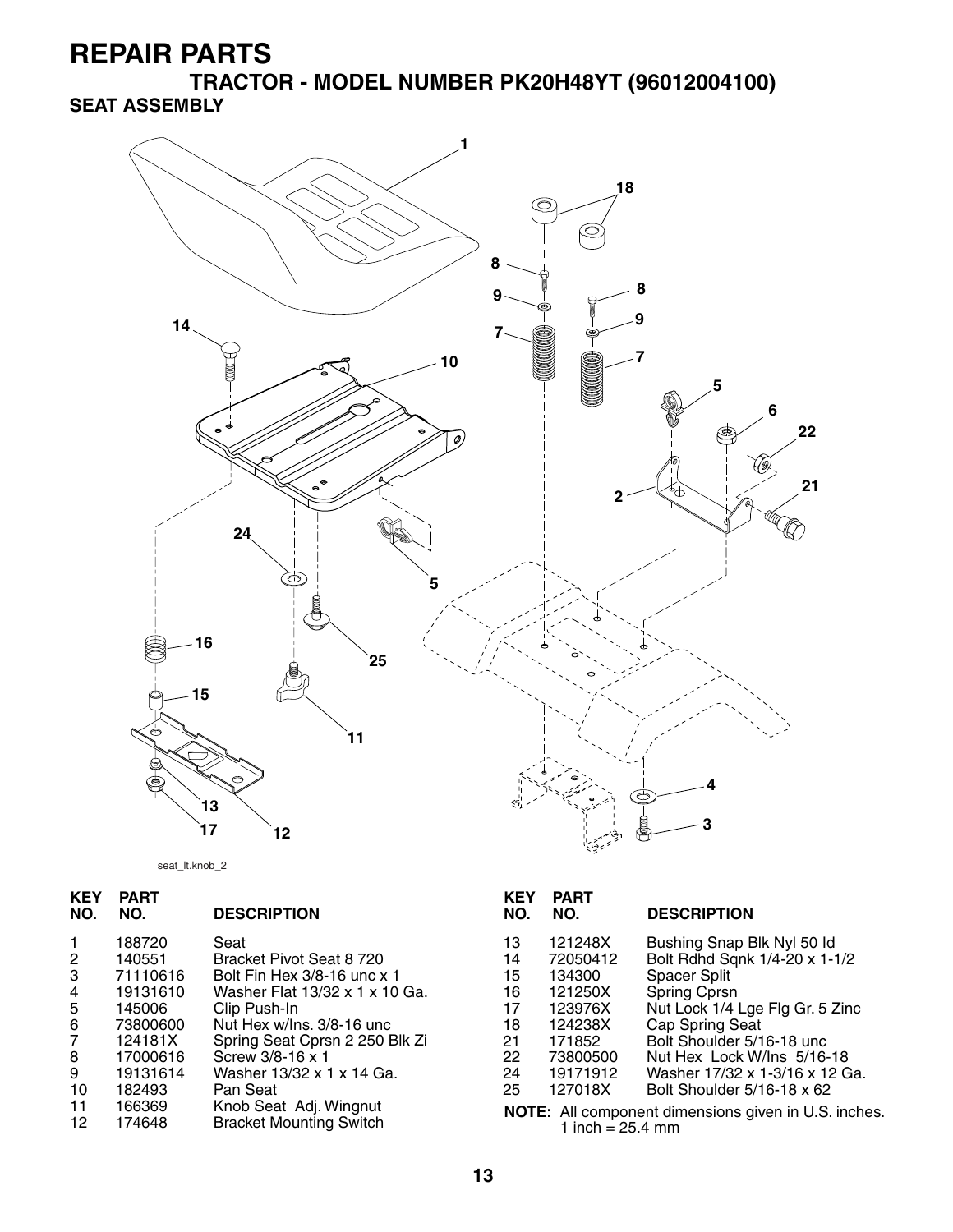**TRACTOR - MODEL NUMBER PK20H48YT (96012004100) MOWER DECK**

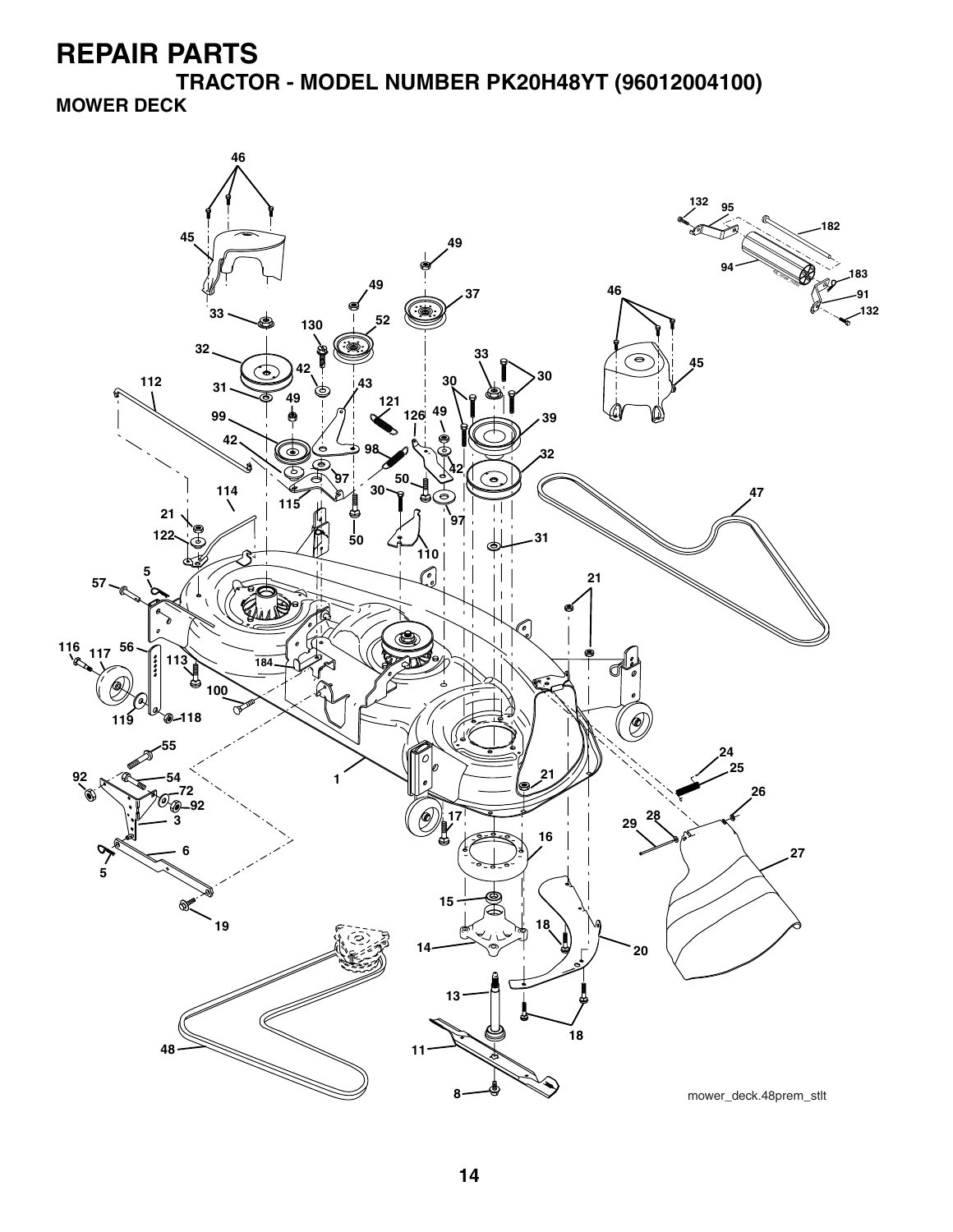#### **TRACTOR - MODEL NUMBER PK20H48YT (96012004100) MOWER DECK**

| <b>KEY</b><br>NO. | <b>PART</b><br>NO.   | <b>DESCRIPTION</b>                                              | <b>KEY</b><br>NO. | <b>PART</b><br>NO.           | <b>DESCRIPTION</b>                                           |
|-------------------|----------------------|-----------------------------------------------------------------|-------------------|------------------------------|--------------------------------------------------------------|
| 1<br>3            | 180358X421<br>138017 | Deck Weldment Mower 48<br>Bracket Asm., Sway Bar                | 52<br>54          | 175820<br>74780616           | <b>Pulley Idler Flat</b><br>Bolt Fin Hex 3/8-16 x 1          |
| 5                 | 4939M                | <b>Retainer Spring</b>                                          | 55                | 72140608                     | Bolt Carriage Sqnk. 3/8-16 x 1                               |
| $\,6$             | 178024               | Arm, Suspension, Rear Sway Bar                                  | 56                | 155986                       | Bar Pnt Adj.                                                 |
|                   |                      | Deck                                                            | 57                | 156941                       | Pin Head Rivet                                               |
| 8                 | 174365               | Bolt 7/16 Asm. Blade                                            | 72                | 19131312                     | Washer 13/32 x 13/16 x 12 Ga.                                |
| 11                | 180054               | (The following blades are available)                            | 91                | 180535                       | Bracket, Asm Noseroller, RH                                  |
|                   |                      | Blade, 48" Hi-Lift (For bagging and<br>discharging)             | 92<br>94          | 73800600<br>176066           | Nut Lock Hex 3/8-16<br>Noseroller                            |
| - -               | 173921               | Blade, 48" Mulching (For mulching                               | 95                | 180534                       | Bracket, Asm Noseroller LH                                   |
|                   |                      | mowers only)                                                    | 97                | 178515                       | <b>Washer Hardened</b>                                       |
| 13                | 174360               | Shaft Asm. w/Lower Bearing                                      | 98                | 179479                       | <b>Spring Primary Drive</b>                                  |
| 14                | 174358               | Mandrel Asm. Housing                                            | 99                | 189993                       | Pulley Idler"V"                                              |
| 15                | 110485X              | Bearing, Ball, Mandrel                                          | 100               | 72110616                     | Bolt RDHD Sqnk 3/8-16 unc x 2                                |
| 16                | 174493               | <b>Stripper Mandrel Deck</b>                                    | 110               | 175016                       | Arm Spring Break                                             |
| 17<br>18          | 72110610<br>72140505 | Bolt RDHD Sq Neck 3/8-16 x 1.25<br>Bolt, Carriage 5/16-18 x 5/8 | 112<br>113        | 174387<br>72110506           | <b>Link Tension Relief Lever</b><br>Bolt 5/16-18 x 3/4       |
| 19                | 132827               | Bolt, Hex Hd, Shoulder 5/16-18                                  | 114               | 174384                       | <b>Tension Asm. Relief Lever</b>                             |
| 20                | 174378               | Baffle, Vortex Mower                                            | 115               | 174609                       | Arm Spring Tension Relief                                    |
| 21                | 73680500             | Nut, Crownlock 5/16-18 unc                                      | 116               | 193406                       | Bolt, Shoulder                                               |
| 24                | 105304X              | Cap, Sleeve                                                     | 117               | 174873                       | Gauge Wheel                                                  |
| 25                | 178102               | Spring, Torsion                                                 | 118               | 73930600                     | Nut, Centerlock 3/8-16 unc                                   |
| 26                | 110452X              | Nut, Push                                                       | 119               | 19121414                     | Washer 3/8 x 7/8 x 14 Ga.                                    |
| 27                |                      | 180655X428 Deflector Shield                                     | 121               | 174371                       | <b>Spring Secondary Drive</b>                                |
| 28<br>29          | 19111016<br>131491   | Washer 11/32 x 5/8 x 16 Ga.                                     | 122               | 174606                       | <b>Bushing Pivot Tension Relief</b>                          |
| 30                | 173984               | Rod, Hinge<br>Screw, Thdroll Washer Head                        | 126<br>130        | 174372<br>17000616           | Arm, Idler, Primary Deck<br>Screw 3/8-16 x 1.0               |
| 31                | 187690               | Washer, Spacer                                                  | 132               | 17000612                     | Screw 3/8-16 x .75                                           |
| 32                | 173436               | Pulley, Mandrel                                                 | 182               | 179127                       | <b>Rod Roller Nose</b>                                       |
| 33                | 178342               | Nut, Flg. Top Lock Cntr. 9/16                                   | 183               | 163552                       | <b>Retainer Spring</b>                                       |
| 37                | 177968               | Pulley, Idler, Flat                                             | 184               | 173979                       | Keeper Belt Idler                                            |
| 39                | 174375               | Pulley, Idler, Driven                                           | $ -$              | 174356                       | Mandrel Asm. Service                                         |
| 42                | 122052X              | Spacer, Retainer                                                |                   |                              | (Includes Key Nos. 13-15 and 33)                             |
| 43                | 174373               | Arm, Idler Secondary                                            | $\sim$ $\sim$     | 180939                       | Relplacement Mower, Complete                                 |
| 45<br>46          | 180806<br>137729     | Cover, Mandrel Deck<br>Screw, Thdroll. 1/4-20 x 5/8             |                   |                              | (Std. Deck - Order separately nose                           |
| 47                | 180808               | V-Belt, Mower, Secondary                                        |                   |                              | roller components key nos. 91, 94,<br>95, 132, 182, and 183) |
| 48                | 174368               | V-Belt, Mower, Primary                                          |                   |                              |                                                              |
| 49                | 73900600             | Nut, Lock 3/8-16 unc                                            |                   |                              | NOTE: All component dimensions given in U.S. inches          |
| 50                | 72110612             | Bolt, Carr. 3/8-16 x 1-1/2 Gr. 5                                |                   | 1 inch = $25.4 \, \text{mm}$ |                                                              |